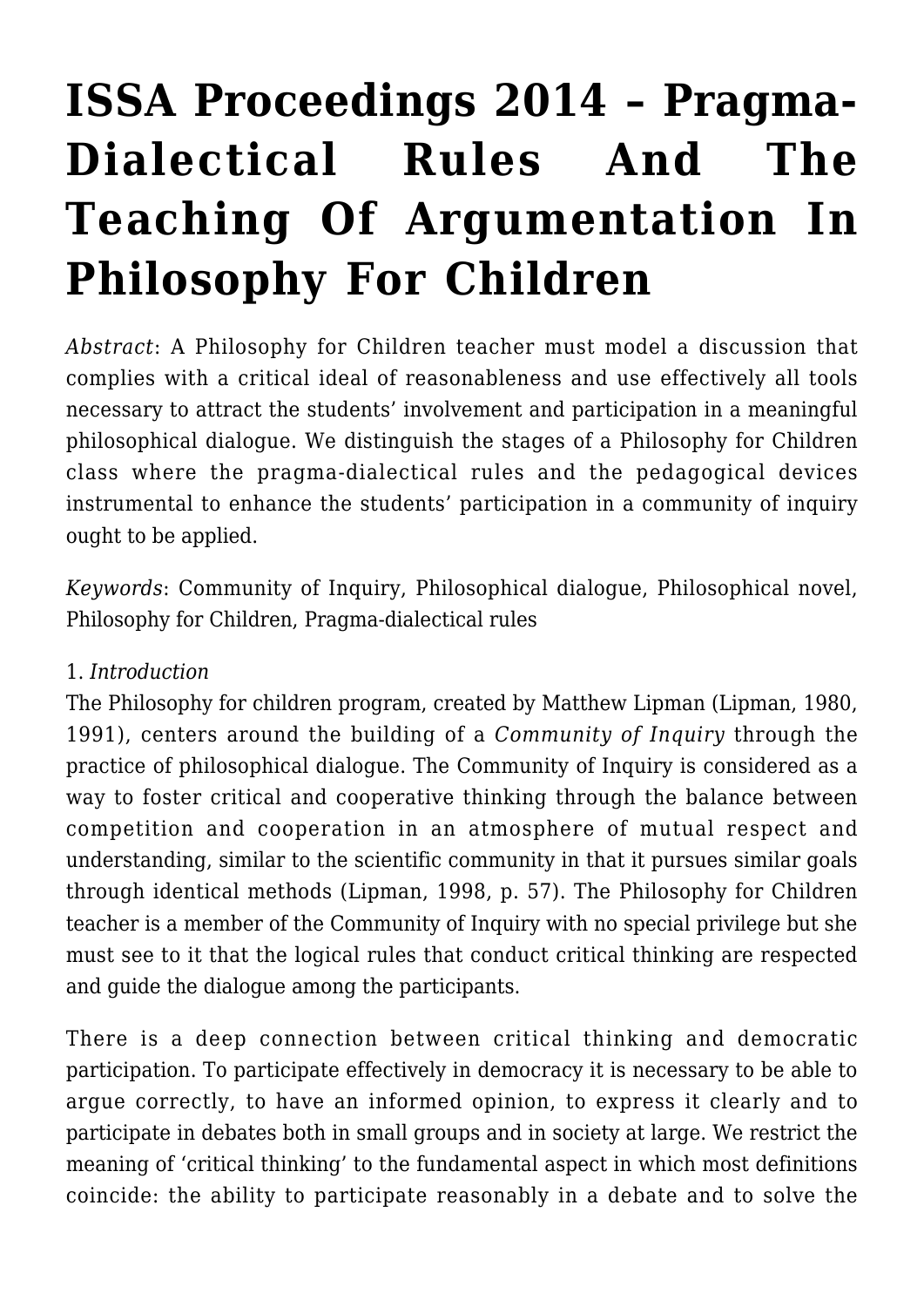controversy reasonably. We consider that the pragma-dialectical rules for a critical discussion (van Eemeren & Grootendorst, 1992, p. 208) provide the fundamental criteria to determine what are a reasonable debate and a reasonable resolution of the controversy. Therefore, the Philosophy for Children teacher will find in them an essential tool for the conduction of philosophical dialogue in the Community of Inquiry.

Through the critical rules for a reasonable discussion, Pragma-dialectics provides the theoretical and the practical tools required to debate reasonably. Our intention in this paper is to show how the Philosophy for Children methodology requires and facilitates the introduction of the critical rules in the classroom. The role of argumentation is crucial both in the building of the Community of Inquiry and in education for citizenship. Because of its cooperative thinking strategies, which facilitate the introduction and practice of the critical rules, the Philosophy for Children methodology seems to us the best tool for the teaching of argumentation.

Certain pedagogical strategies are peculiar to Philosophy for Children. Through them, the process of learning argumentation can be initiated and the critical rules can be mastered. In order to visualize this process, we distinguish the different stages that can occur in a Philosophy for Children class and identify the steps that call for the introduction of the critical rules. This distinction was made in a research project in which we studied the development of democratic attitudes in students and teachers through the implementation of Philosophy for Children (Vicuña & López, 1994). We distinguished five stages:

- 1. Shared reading of the text,
- 2. Eliciting questions,
- 3. Finding relationships between questions,
- 4. Discussion, and
- 5. Complementary Activities.

Not all the stages are performed in every class, but usually reading, eliciting questions and discussion are present. We illustrate them by dialogues taken from the program's novels.

## 2. *Stages in a philosophy for children class*

In Philosophy for Children a 'philosophical novel' is used as a text from which to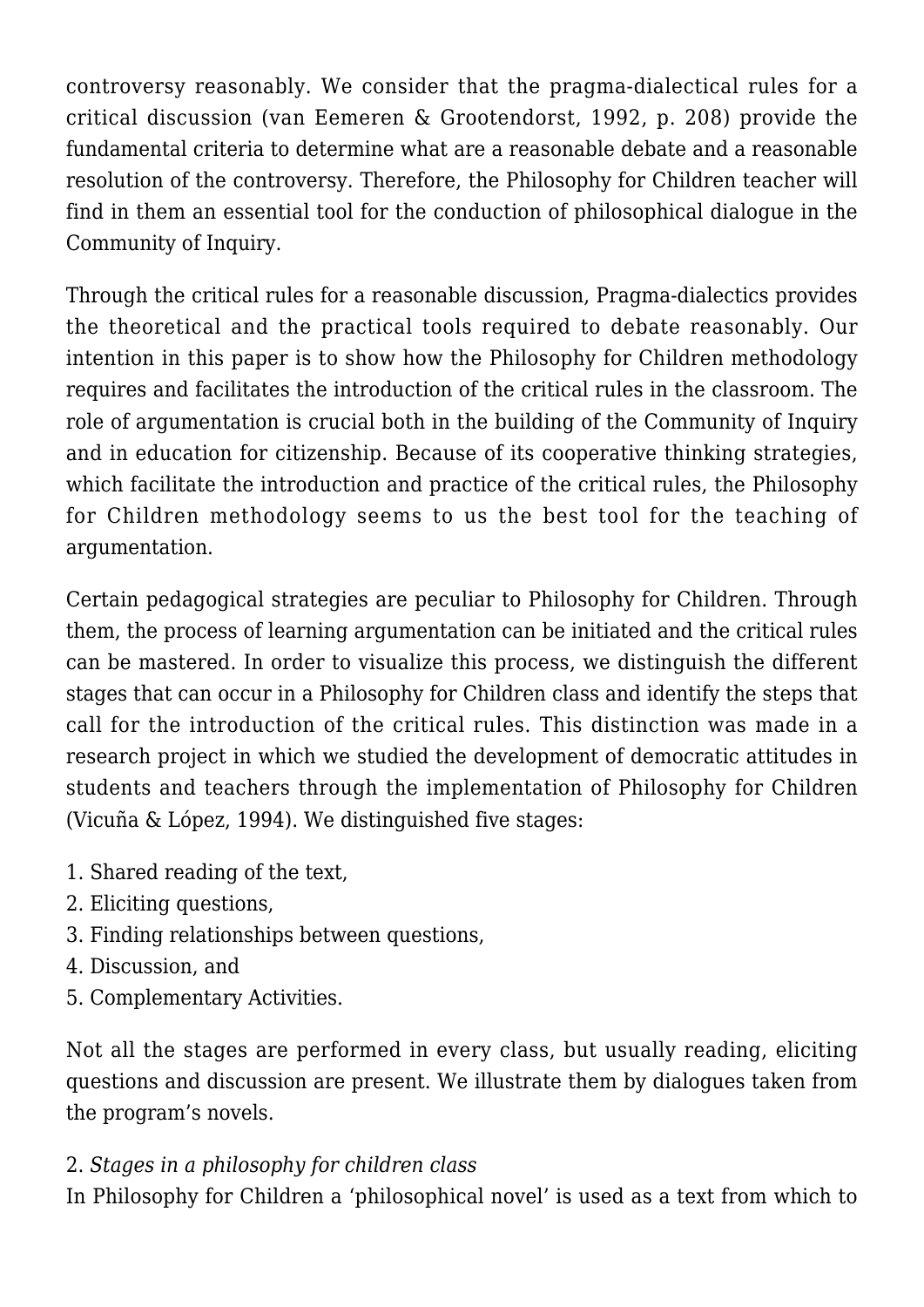start in order to create a common ground for discussion and to connect with the interests of the children. This is a narrative text in which the characters are children who interact with each other and with adults, conversing and wondering about everyday incidents both at home and at school. In them genuine children questions are reflected, which, at the same time, refer to some philosophical problems. This stage prepares the ground for the philosophical discussion that will emerge from the children's different reactions and questions prompted by the story.

For example, in the philosophical novel *Kio & Gus* (Lipman, 1992), designed for children in first and second grade of elementary school, Kio narrates the following incident occurred when he went with his grandfather to have lunch in town:

*Next to the table where we were eating was a coatrack. It had a sign that said, 'Watch your hat and coat.' The coatrack was empty, of course, because it was summertime.*

*The sign bothered me, so I said, 'Grandpa, why does it say: 'watch your hat and coat'?'*

*He said, 'Because they might disappear'.*

*So, I guess there are things in the world that will disappear if you don't watch them! Isn't that weird!*

By means of this dialogue the story relates to the children's experience of puzzlement concerning what is real. The students may connect with their own personal experiences of situations that cause them to wonder about the permanence of things beyond our perception.

Another example, taken from *Harry Stottlemeier's Discovery* (Lipman, 1982, p. 2), designed for children in fifth and sixth grades of elementary school. Harry, the main character in the novel, after realizing that he has made a mistake in answering to a question from his science teacher, reflects in the following way:

*'So, there are things that revolve around the sun that aren't planets,' Harry said to himself. 'All planets revolve about the sun, but not everything that revolves about the sun is a planet.' And then Harry had an idea. 'A sentence can't be reversed. If you put the last part of a sentence first, it'll no longer be true.*

Harry has discovered a logical law. His discovery will lead him to wonder about the meaning of a sentence that starts with the quantifier 'all' and to inquire into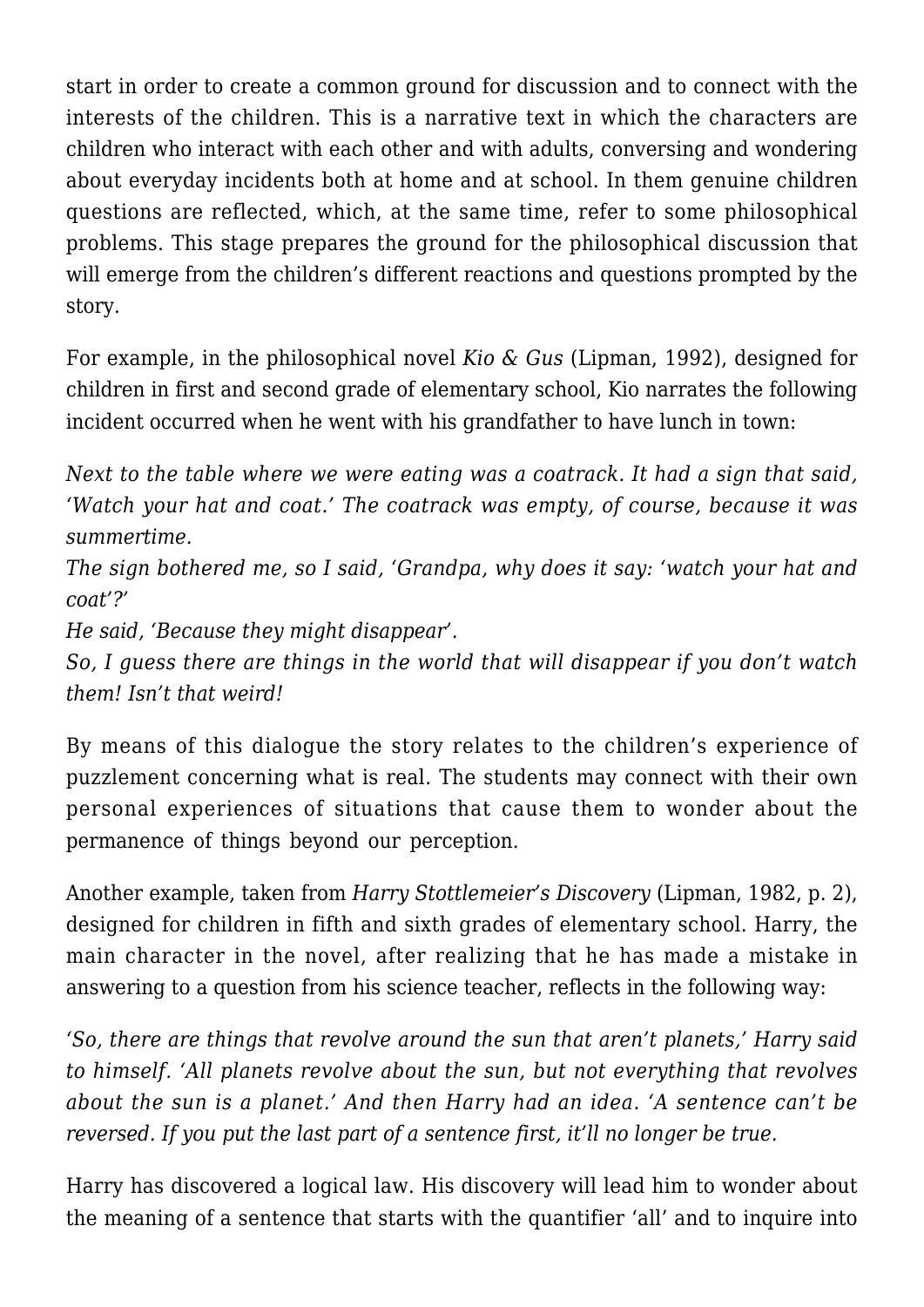the boundaries of logical expressions, such as *all, no, some*. He will eventually engage some of his classmates' interest into inquiring further about 'thinking about thinking'. This gives an idea of how the students reading the story can identify with the thinking processes of the characters and be stimulated to connect with their own ways of thinking.

Matthew Lipman, creator of the Philosophy for Children program, thought of the novels as a means to capture the complexity of children's experiences and, at the same time, as a way to help them organize them with a sense of unity and wholeness. Each novel contains a story which develops and ends having as background a philosophical theme, such as the knowledge of oneself, thinking rigorously, the discovery of the natural world, the foundation of moral norms, etc. In this way, the students can better understand and make sense of the complexity of their experiences. Besides, every novel refers, from a different perspective, to the philosophical problems discussed in earlier novels.

It could be said that the novels constitute a philosophical knowledge that embraces as in a spiral movement the whole of the children's experience, which is examined in the different levels of learning. This facilitates the students' exchange of different perspectives and helps them overcome the frustration produced by a way of teaching that presents knowledge as parceled in diverse areas without connection between them. The children' need for an integrating experience was among the first things that Lipman realized and he saw that philosophy could provide it.

On the other hand, the reading of the text provides the first stage in the building of a Community of Inquiry. Since the reading is shared by all members, they must take turns, listen attentively, pay attention to the turns, respect each other, avoid correcting or mocking a classmate who makes a mistake, etc. This is their first experience of sharing in the community. The teacher must guide this process in a way that generates an atmosphere of respect and empathy which will help prepare for the respect demanded by the critical rules that will be introduced later.

## 2.2 *Stage 2: Eliciting questions*

After finishing the reading of the text the students are invited to formulate questions or to share their impressions about the passage just read. The idea is to connect with the genuine interests of the students, so that the philosophical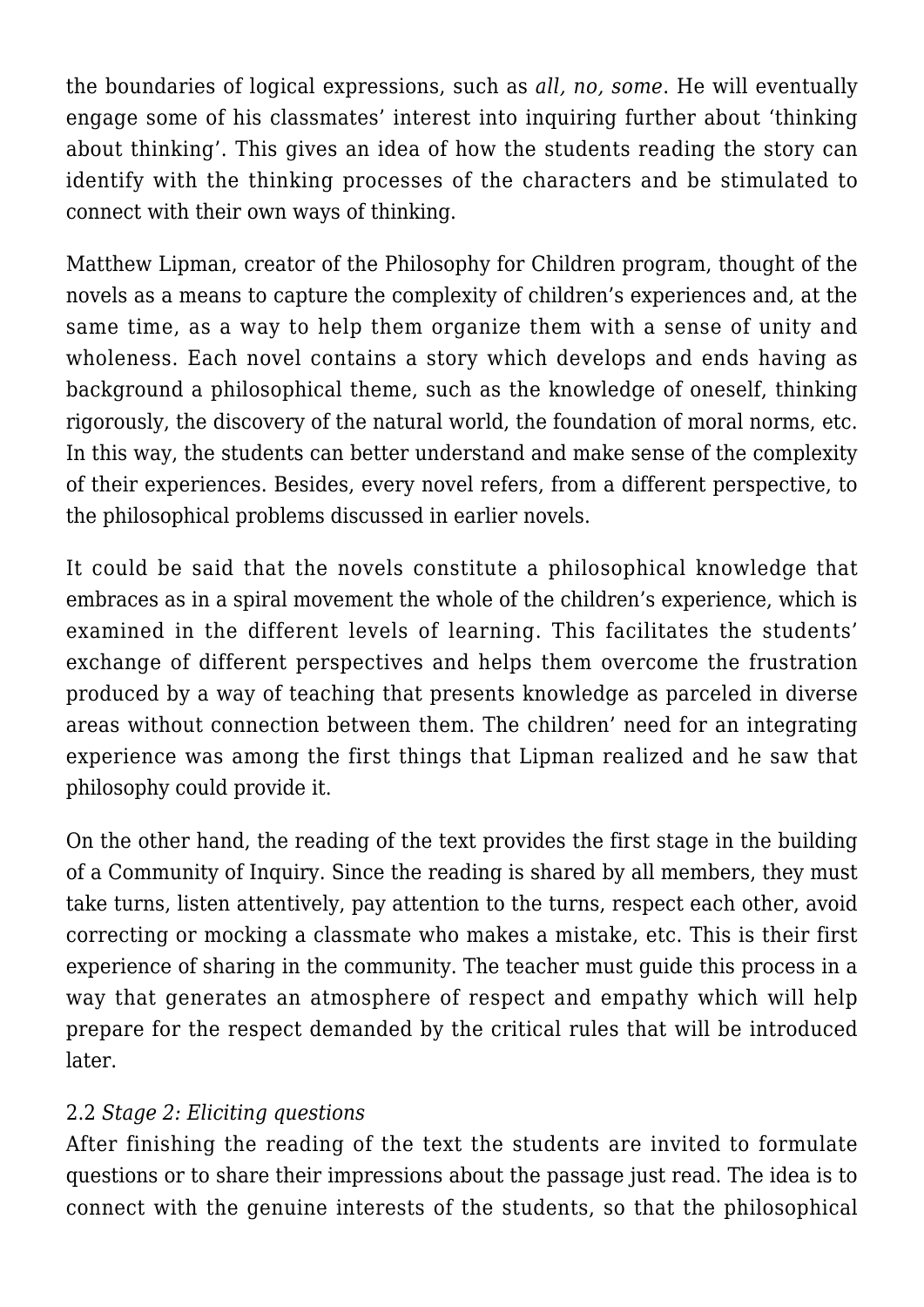discussion that would ensue is about these interests and not an 'adult agenda' imposed upon the students (Lipman, 1980, pp. 102-128). Their questions and commentaries must relate to the text, not necessarily as an interpretation thereof, but as something that the passage brought to mind. Therefore, it is important to ask the students to explain what the connection is between the reading and their questions and commentaries. In this way, the process of eliciting questions is a search for relevance, but not only in relation to the text, but also in relation to the students' own thinking. This may put the students in a rather vulnerable position, because their classmates may question their ideas or not understand them and they may be forced to clarify their meaning. This latent process of confrontation gives rise to an analysis and scrutiny which leads them to express what they really think instead of repeating opinions inadvertently introduced in their minds by custom or authority figures. In this search for clarifying the students' true thinking it is also important for the teacher to question opinions that are presented with the only purpose of impressing the audience or simply to establish a position of power. The questions and problems presented must be those that really matter to them, so that they will be willing to clarify them by discussion and common reflection.

Consequently, the process of eliciting questions calls for a teacher that helps the students clarify their contributions without 'indoctrination', that is without taking the advantage of reinterpreting what the students say so as to suit the teacher's preferred meaning. This role is fundamental in the building of the Community of Inquiry. It requires the ability to balance *flexibility* and *rigor*; *flexibility* to invite and admit all opinions, and *rigor* to demand that they express clearly their real thinking. Therefore, the teacher must ask the students to reformulate what they want to say until it becomes clear for all. In this way, she ensures a connection with the genuine interests of the students and with the shared interests of the group, in order to achieve both 'thinking for themselves' and 'cooperative thinking'.

From what has been said, it seems clear that the pragma-dialectical rules 1, (Freedom rule) and 4 (Relevance rule) (van Eemeren & Grootendorst, 1992, p. 208), may be introduced at this stage, by reinforcing that all questions and opinions should be allowed to be expressed and, at the same time, that the proponents must be able to show how they relate to the text just read.

2.3 *Stage 3: Finding significant relationships between questions*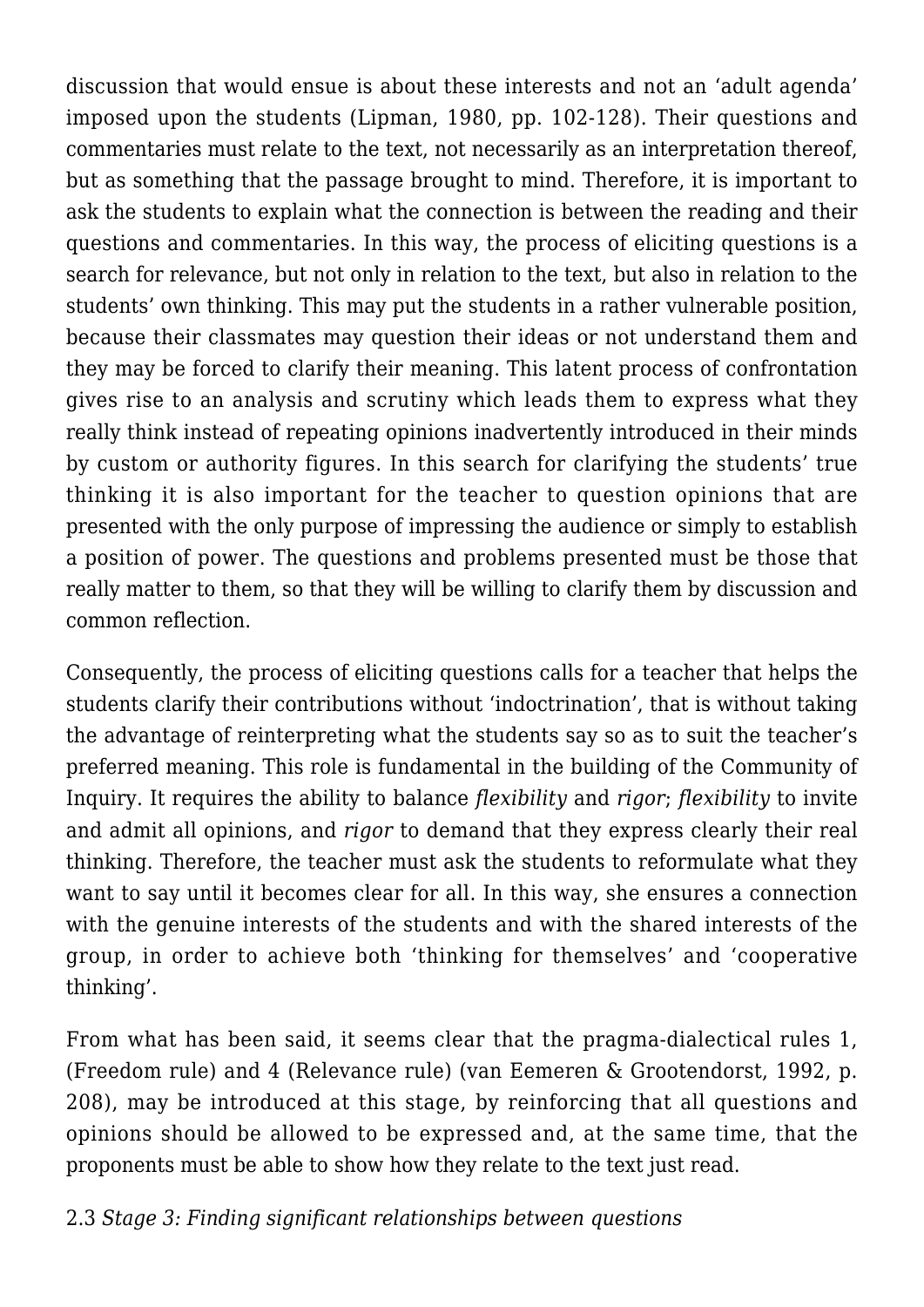In the next step the students' questions and contributions are grouped by related themes. The students are invited to find significant relationships between their questions in order to determine the different topics of interest and to decide on the subject of the discussion. This requires a deeper understanding of each contribution and developing sensitivity to relevance. It often occurs that some contributions are too personal and originate a long list of anecdotes which may hinder the coherence and consistency of the discussion. Here again the teacher must balance the student's eagerness to participate against the weight of their contribution towards the cooperative enterprise. An excess of personal anecdotes may stop reflection and make it impossible to go deeper into the proposed theme. Therefore, the teacher must demand that the students go further than their personal experiences and realize that they are part of a more complex and controversial issue. At the same time as the students are invited to connect with their personal experiences as a basis for reflection, they are also made aware that other members of the class have similar experiences and that all this can be seen from a more general perspective.

Once all the questions and comments have been grouped in this manner, the students decide democratically which of the resulting themes they are going to discuss. The authors of the questions that originated the chosen topic must answer them tentatively and commit to a standpoint. Thus, they take a more critical view of their own opinions and become aware of the help that they can get from other members of the class for clarifying and resolving their doubts. This illustrates cooperative thinking. As an example of this process, we may consider the following dialogue from the novel *Harry Stottlemeier's Discovery* (Lipman, 1982, pp. 28-29):

*'What I think Laura's saying,' said Jill, 'is that what we call thinking is something we do, like swimming or walking or riding.'*

*'That's right,' Laura agreed, 'that's just what I mean. When I said before I had a mind, I meant that I mind things. I mind the telephone, or my baby sister, or just my own business. 'Having a mind' is nothing but 'minding.''*

*But Fran wasn't happy with the solution Jill and Laura had arrived at. 'I agree,' she said, 'that maybe the mind isn't quite the same thing as the brain. I know I said before it was, but I've changed my mind.' Everyone giggled for a while, then Fran went on. 'What I mean is, you can't see electricity, but it's real. So why couldn't our thoughts be something electrical in the brain?'*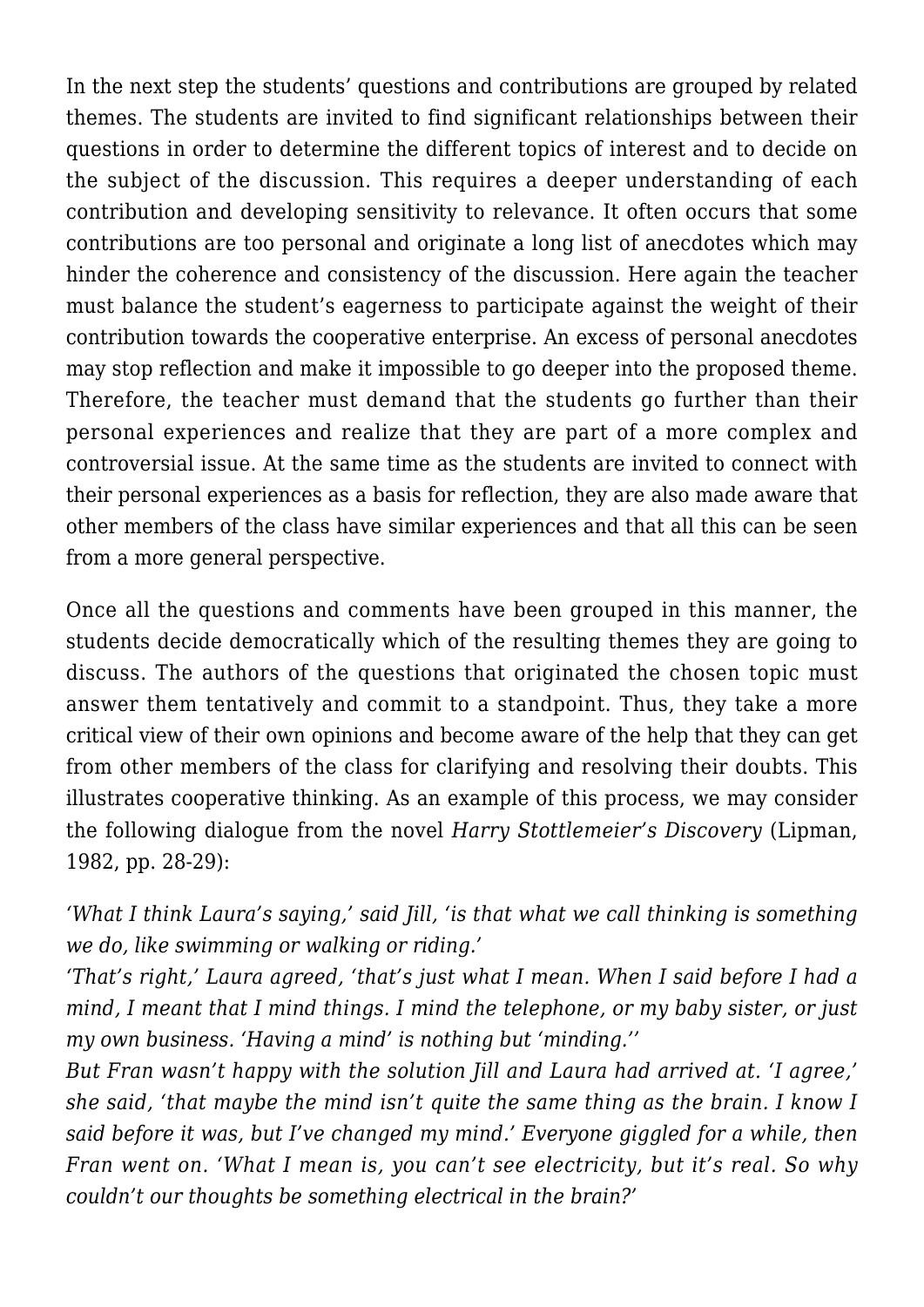*This time it was Jill's mother who told the girls they would have to continue the conversation in the morning. 'Mom,' said Jill, 'what's a mind?'*

Although the conversation narrated does not occur in class but at Jill's home, where Fran and Laura have been invited to stay overnight, it reflects well the kind of interaction that can take place among the children when they are trying to establish relationships between their questions and to clarify the meanings of their contributions. The girls had been talking about the persistency of some memories, like a musical tune and things like that, and the conversation has turned to whether things outside our minds can make us think about them and finally they have asked themselves what is a mind. An adult is present at the end of the dialogue, Jill's mother, but she is not presented as an authority figure that would settle the discussion. The girls' opinions are being refined by their own confrontation and analysis of what they mean by them. They may or may not arrive at a satisfactory opinion about the matter, but even if satisfactory, it would be provisory as long as they are willing to explore and reflect more deeply about it.

## 2.4 *Stage 4: Discussion of the selected themes*

Once the discussion themes are selected in the manner explained above, we may say that a genuine interest of the children has been expressed. This stage is previous to the introduction of the pragma-dialectical rule 1, Freedom rule (van Eemeren & Grootendorst, 1992, p. 208), because, in order to identify their genuine interests, the children were invited to compare and establish relationships between their questions or comments and the other children's questions or comments and not to commit to a standpoint yet.

On the other hand, according to Pragma-dialectics, when a language user expresses a standpoint he commits himself to the truth of his standpoint (van Eemeren & Grootendorst, 1992, p. 31), and is under the obligation of defending it, if questioned (Rule 2, Burden of proof rule). In contrast, in Philosophy for Children a standpoint that conforms to the criteria formulated in the pragmadialectical rules may take some time to be formed and requires some previous steps.

After the group has decided on which of the proposed subjects is going to be discussed, the person who proposed it must give a preliminary answer. This puts him under the obligation of giving reasons, that is, under the pragma-dialectical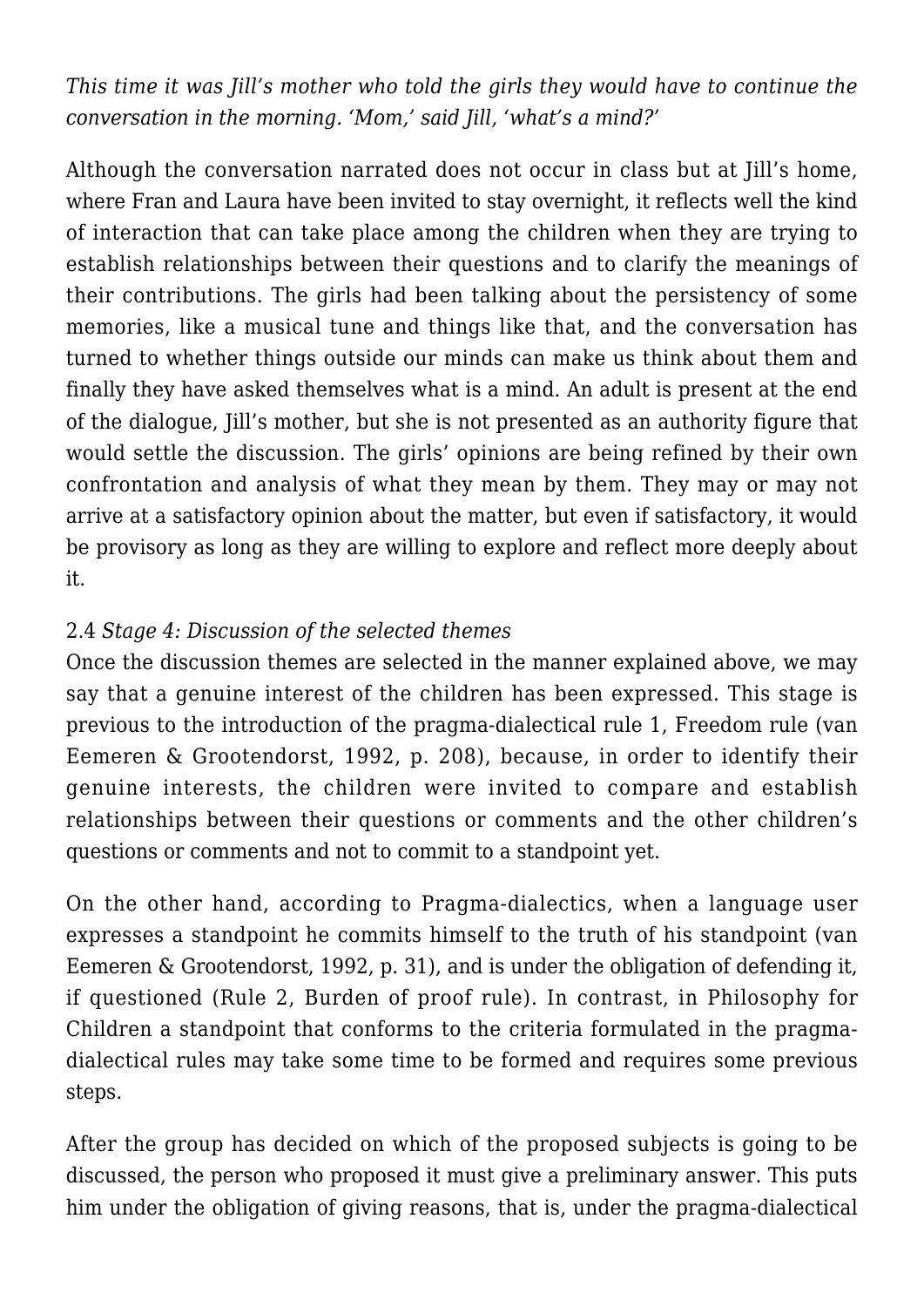critical discussion Rule 2. Demanding reasons is, in fact, one of the basic strategies for conducting a session in Philosophy for Children (Lipman, Sharp & Oscanyan, 1980, pp.121-122). Otherwise it would be very difficult to foster cooperative reflection.

The following dialogue, excerpted from the novel *Harry Stottlemeier's Discovery* (Lipman, 1982, pp. 22-24), shows an exchange of argumentation among children about the schools' quality. (We skip the narrative and give the speakers' names).

*Mark: (….) schools are awful everywhere.*

*Harry: What makes them so bad?*

*Mark: Grown-ups. They run the schools to suit themselves. (….)*

*Maria: Well, but someone has to run the schools, and so it has to be the grownups, because they know more than anyone else. It's the same with other things. You wouldn't want to fly on an airplane where the pilot was just a little kid, would you? And you wouldn't want to go to a hospital for an appendicitis operation where the surgeons and nurses were just little kids, would you? So what else is there to do but let grownup people run the schools because they're the only ones who can do it right?*

*Mark: I didn't think up the idea that kids should run the schools – you did -. (….) Harry: It isn't a question of whether the grownups should run the schools, or whether the kids should. (….) The real question is whether the schools should be run by people who know what they're doing, or by people that don't know what they're doing.*

*Maria: What do you mean, 'know what they're doing'?*

*Harry: Understand, I guess. Whoever runs the schools should understand kids, for instance. I think Mark's right. Lots of times they don't. But the most important thing they need to understand is why we're in school in the first place.*

*Maria: We're in school to learn.*

*Harry: Are we? What are we supposed to learn?*

*Maria: Answers, I suppose. No, no, I take that back. We're supposed to be learning how to solve problems.*

*Mark: Should we be learning how to solve problems, or should we be learning how to ask questions?*

*Harry: We should be learning how to think.*

*Mark: We do learn how to think, but we never learn to think for ourselves. These teachers don't want to admit it, but I have a mind of my own. They're always*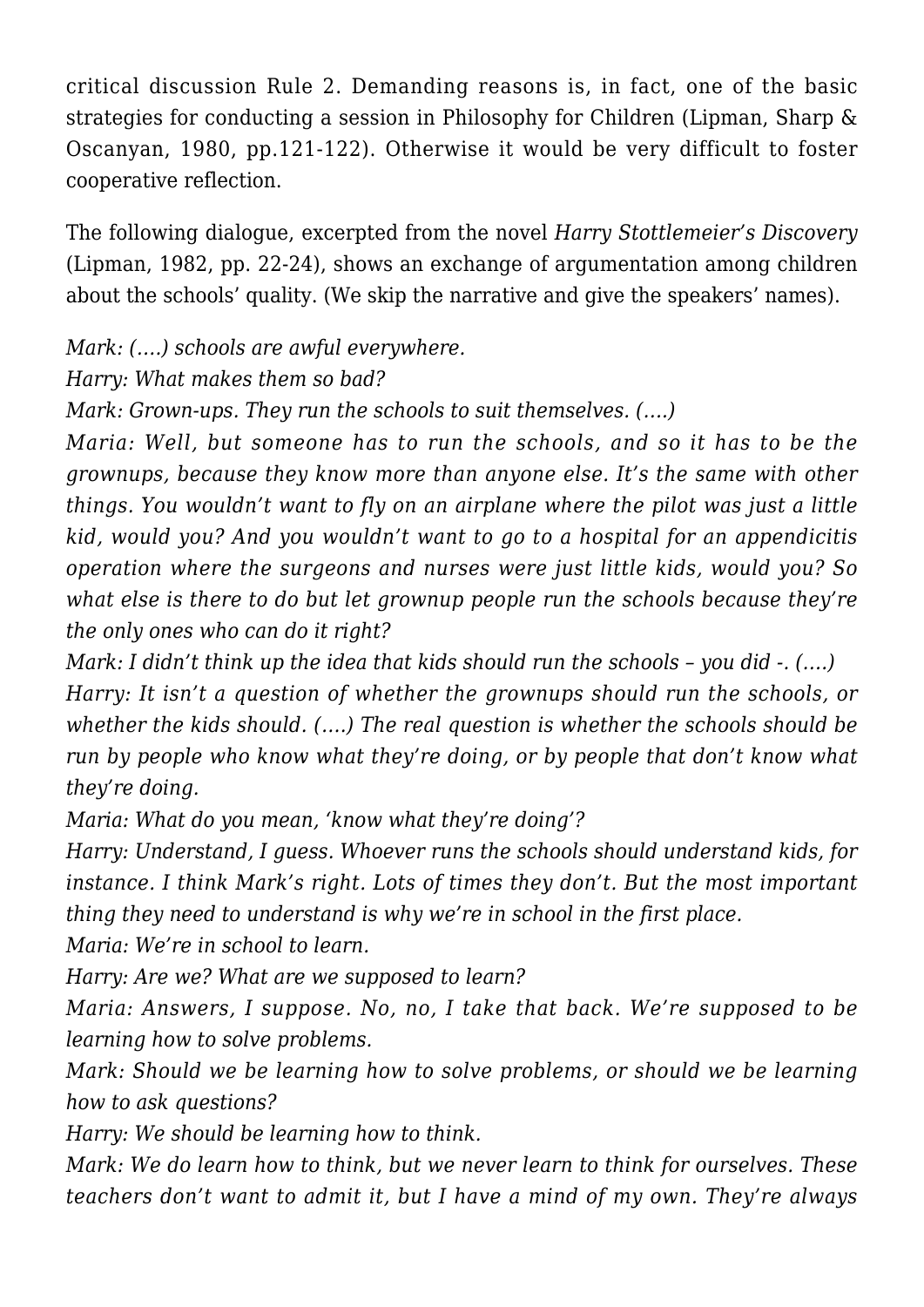*trying to fill my mind full with all sorts of junk, but it's not the town junkyard. It makes me mad.*

The children are talking to each other after school. Mark states that "the schools are awful everywhere" and, after being questioned by Harry, adds that the adults are guilty, because "they run the schools to suit themselves." This shows that he has spontaneously put himself under the obligation of giving reasons (Rule 2). Due to the questionable character of this reason, it is challenged by Maria. She says that the adults must run the schools, because "*someone* has to run the schools, and so it has to be the grownups, because they know more than anyone else." Next, she offers a counter argument by analogy. In so doing, she is complying with the critical discussion rules (Rule 8, Validity rule) by using a valid argumentative scheme. On the other hand, Mark complains about Maria's argumentation: "I didn't think up the idea that kids should run the schools – you did." That is, he is accusing Maria of violating the critical discussion Rule 3 (Standpoint rule).

Mark's proposition has led to an *aporetic* situation. Harry looks for a new alternative that may help to find a better formulation of what Mark has in mind. He says that the people who run the schools must know what they are doing and this means that they must understand kids. He goes on to state that he agrees with Mark that many times adults don't understand children, but most importantly they need to understand why the children must go to school.

After Harry's intervention Mark can formulate more clearly his standpoints: 'We never learn to think for ourselves.' 'The teachers try to fill our minds with junk.' 'They don't accept that we have minds of our own.'

The discussion ends because no one comes back to this point. The controversy is unresolved, but this is not important from the point of view of Philosophy for Children, since the children lack the necessary information to resolve it. It is important, however, to notice Maria's intervention, when she corrects herself. After she had answered Harry's question, she thinks for a while and takes it back. The stress is put on the cooperation the children get from each other to formulate and reformulate their thinking, and not in the resolution of the controversy. The critical discussion rules are respected along the process, but the resolution would not be possible at this stage due to the students' lack of the necessary information.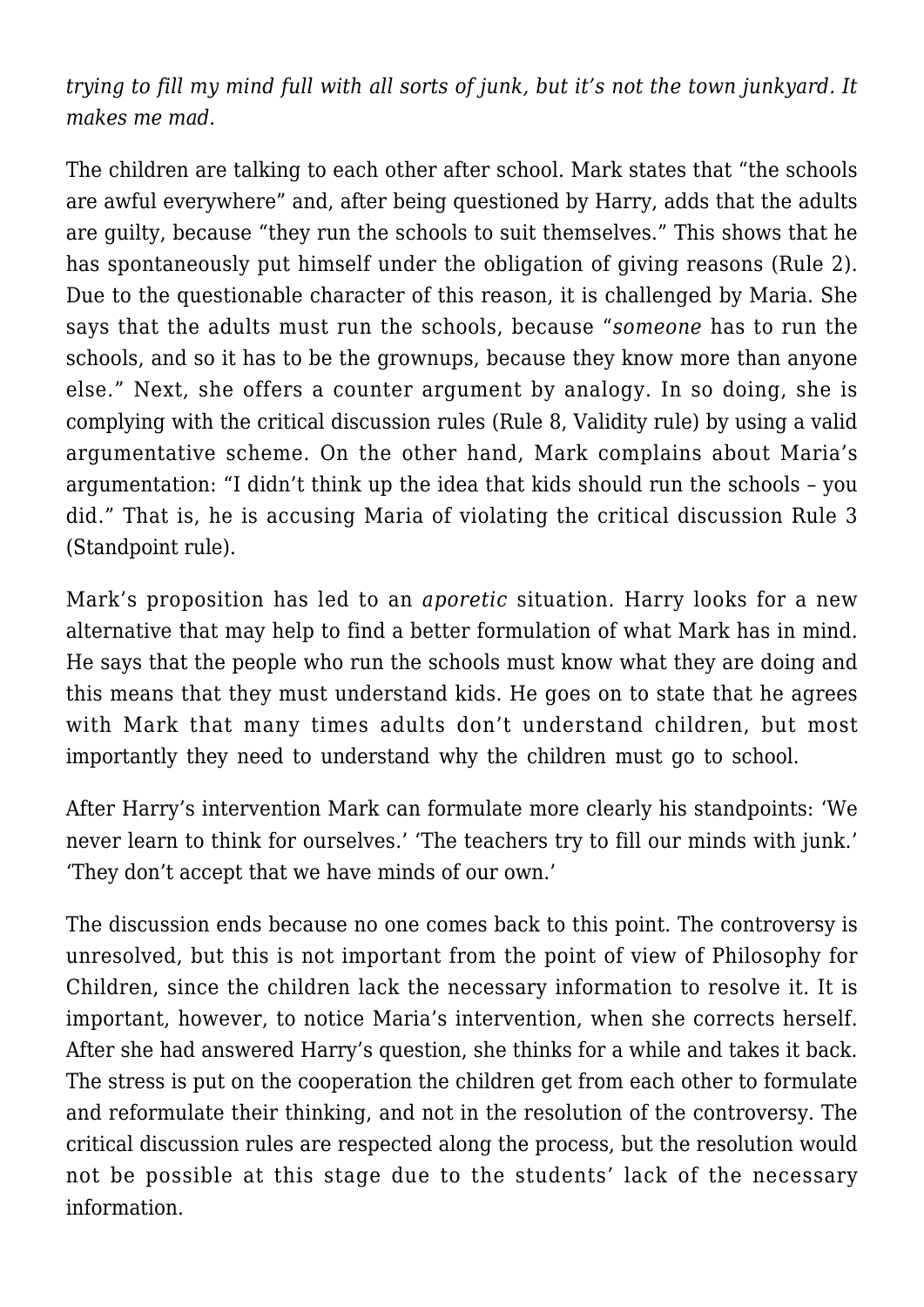## 2.5 *Stage 5: Complementary Activities: Discussions of concepts*

A frequent type of discussion in philosophy is a discussion about concepts. It is difficult sometimes to find a resolution, due to the fact that definitions are often dependent on many factors, especially on the purposes that the arguer has in mind. However, they constitute an excellent training in searching for assumptions, one of the main characteristics of philosophical dialogue (Lipman, 1980, p.119). In the philosophical novel *Pixie* (Lipman, 1982 p. 50) we find the following discussion:

*Miranda said, 'Pixie, you know what mother said. We mustn't let anybody in. Rules are rules!' 'But mother didn't mean that we shouldn't let in people that we know,' I insisted. Miranda said, 'There are many weird people that we know and that mother wouldn't allow us to let in.'*

It is difficult to decide which interpretation is correct. Both seem right. Although we could find some flaws in Miranda's attitude in trying to impose her authority to Pixie without giving reasons, what she says is true. It adjusts literally to what their parents had said. Pixie's interpretation, on the other hand, appeals to a more contextual prohibition: "Don't open the door to anyone!" is not an absolute prohibition; it does not apply to the people they know or are friends with. Without more information about the parents' intentions, it doesn't seem possible to resolve the discussion between Pixie and Miranda, but the students' discussion and analysis of this situation provides an excellent training in searching for assumptions underlying what people say. It is this kind of training what enabled Mark, in the previous example, to realize that Maria was unduly assigning to him a standpoint.

Discussions about concepts open a route to the critical rules that have to do with faulty assumptions (e. g. Rule 5, Unexpressed premise rule, van Eemeren & Grootendorst, 1992, p. 208).

Consider, for instance, the following dialogue, excerpted from El libro de Manuel y Camila [Manuel and Camila's book'] (Tugendhat, López & Vicuña, 2001, pp. 11-21):

(The children had been discussing about crimes and damages and Sebastián had suggested that killing is not such a serious offense because dead people don't suffer anymore. This caused much wondering to Camila and she talked about it at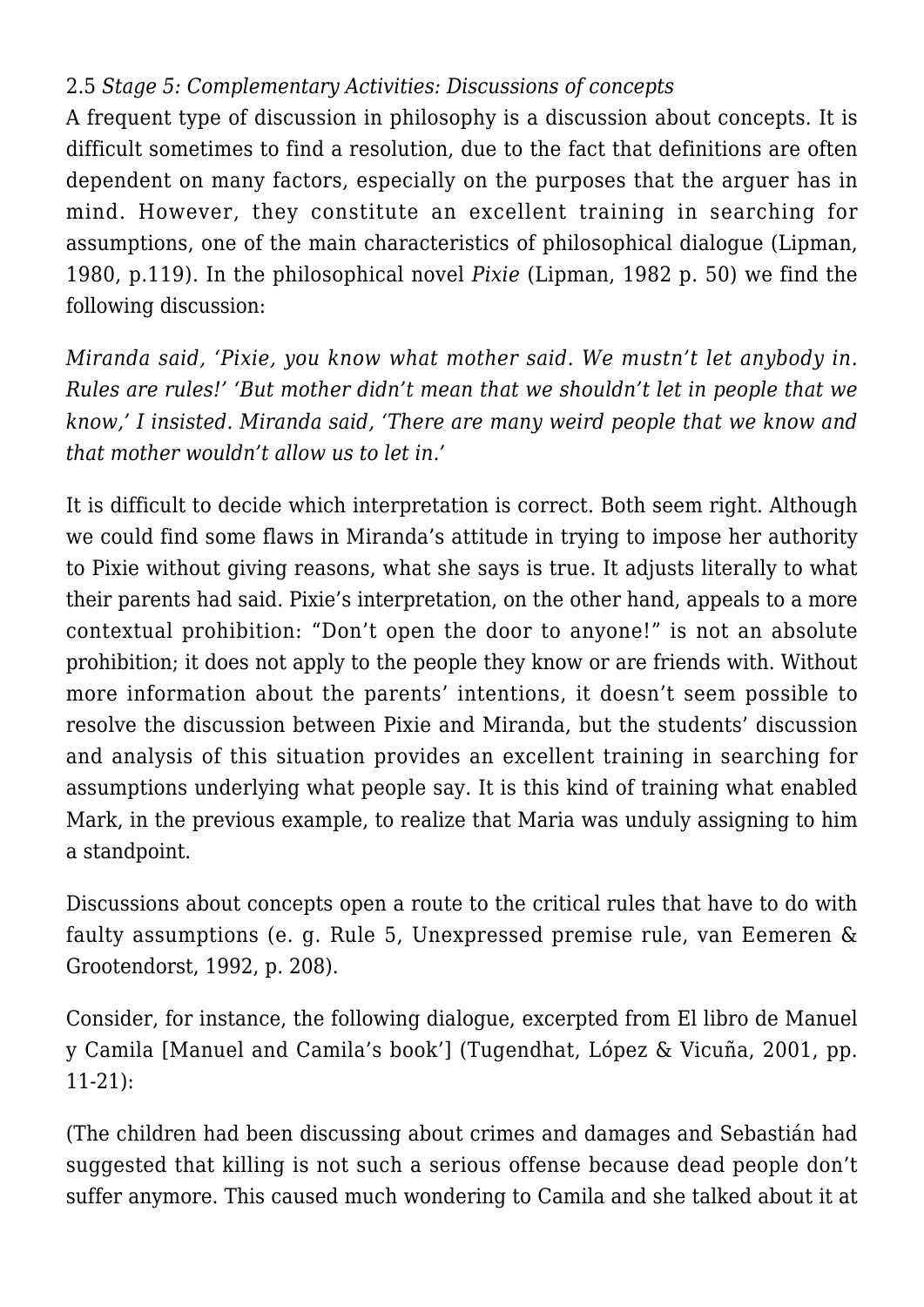home. Her uncle suggested a problem that she could propose to Sebastián. We quote just the dialogue indicating the speakers' names).

*Camila: Suppose that you have committed a very serious crime and are permitted to choose whether you want to be executed or spend the rest of your life in prison. What would you choose?*

*Sebastián: I would choose to be executed, because the suffering would be rather short in comparison with the interminable suffering of years in jail.*

*Manuel: I don't think that you mean it seriously. Death is the worst thing that can happen to you.*

*Sebastián: Why do you say that?*

*Manuel: Think about the death penalty. Everybody considers it to be the worst punishment, even though it causes short pain.*

*Camila: That's it! In the question of death it's not a matter of suffering pain.*

(A little later in the story Álvaro addresses Sebastián)

*Álvaro: Would you really prefer to be killed?*

*Sebastián: I don't know, maybe.*

*Manuel: Only because you think that one doesn't feel pain?*

(Sebastián did not answer, but it was apparent that he felt at a loss).

Camila's doubts are cleared away when she realizes that Sebastián is not making a distinction between damage and suffering pain. This insight has been possible through the interaction with her friends. From the perspective of Philosophy for Children, this interaction is successful, since an important distinction has been made. Although Sebastián does not want to admit it, the distinction is valid. This means that the critical discussion rule 9 (Closure rule) should apply and Sebastián should retract his original standpoint. But to demand this would mean to violate the spirit of the community of inquiry.

Dialogues in Philosophy for Children are different from the controversies that are the object of Pragma-dialectics. They are a little fragmentary, if compared with the resolution of a controversy. It should be taken into consideration also that children do not satisfy all the conditions of a rational arguer. Nevertheless, by participating actively in these dialogues, children develop certain important reasoning strategies, such as establishing distinctions, detecting underlying suppositions, and making adequate definitions of concepts, which will be fundamental for resolving controversies.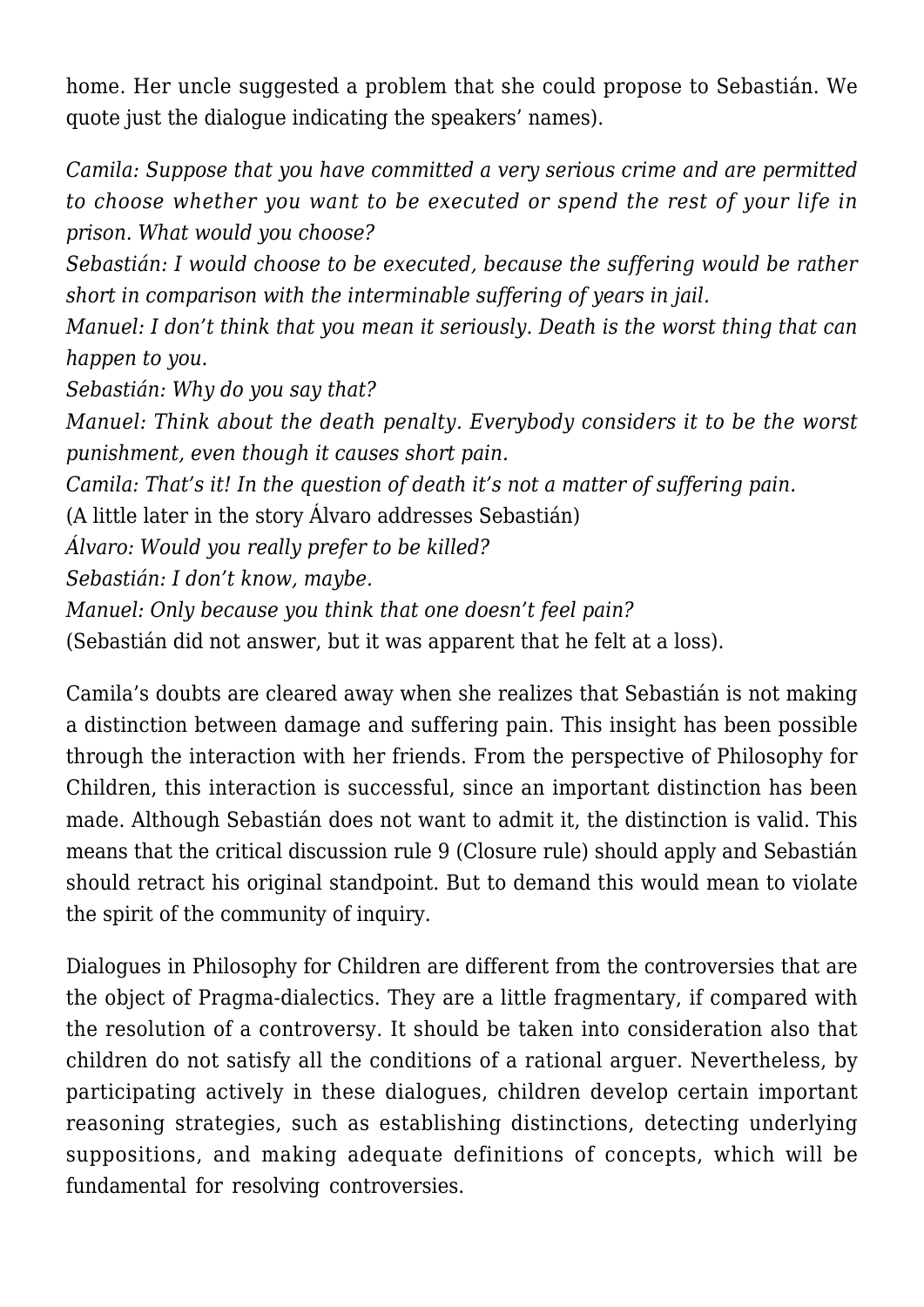#### 3. *Conclusion*

Philosophical novels provide models of how thinking and dialogue should be. They differ from the controversies examined by Pragma-dialectics in that they emphasize cooperative discussion. Children learn to listen to their classmates' opinions and to value them. Although the reasons they may give may have deficiencies and may reflect a very peculiar way of looking at the world, it is essential that they learn to give reasons for their opinions and be aware that they can learn from others. In contrast, the pragma-dialectical objective is the reasonable resolution of a controversy by applying the critical discussion rules.

However, there is a strong connection between the critical discussion rules and the development of a community of inquiry. It wouldn't be possible without the application of Rule 1. The children learn that all contributions are valid, but they also learn that they must be relevant; they must refer to the pertinent passage of the text. There is complete freedom to formulate questions or comments, as long as they are relevant to the subject under discussion. Cooperation in elaborating a contribution also conducts to tolerance towards the opinions of others and this very tolerance demands that we put ourselves under the obligation of giving reasons.

Some steps are implicit in the applying of Rule 1. To get a speaker to formulate a standpoint and to be prepared to back it up with reasons is a process that has been prepared by the first stages described: reading, formulating questions or comments about the text, and refining this contribution so that it may become a standpoint backed up by reasons. Rule 1 leads to Rule 2.

Rules 3 and 4 were mentioned in connection with the ability to detect underlying assumptions in discussions about concepts. Concepts don't have definitive borders; they can be applied according to context in a more restricted or a more relaxed way. This kind of debate is referred to in Pixie's discussion about the meaning of the word 'anybody' in the sentence: 'we mustn't let anybody in.' Does this mean 'absolutely nobody' or just 'the people we don't know'? Also in the passage where Mark complains that he didn't say what Maria has attributed to him. If the teacher had been present, she could have pointed out that this was a violation of Rule 3. Knowing Pragma-dialectics would grant her fundamental tools for the fostering of critical thinking.

Rule 5 was mentioned in connection with the discussion of concepts, since it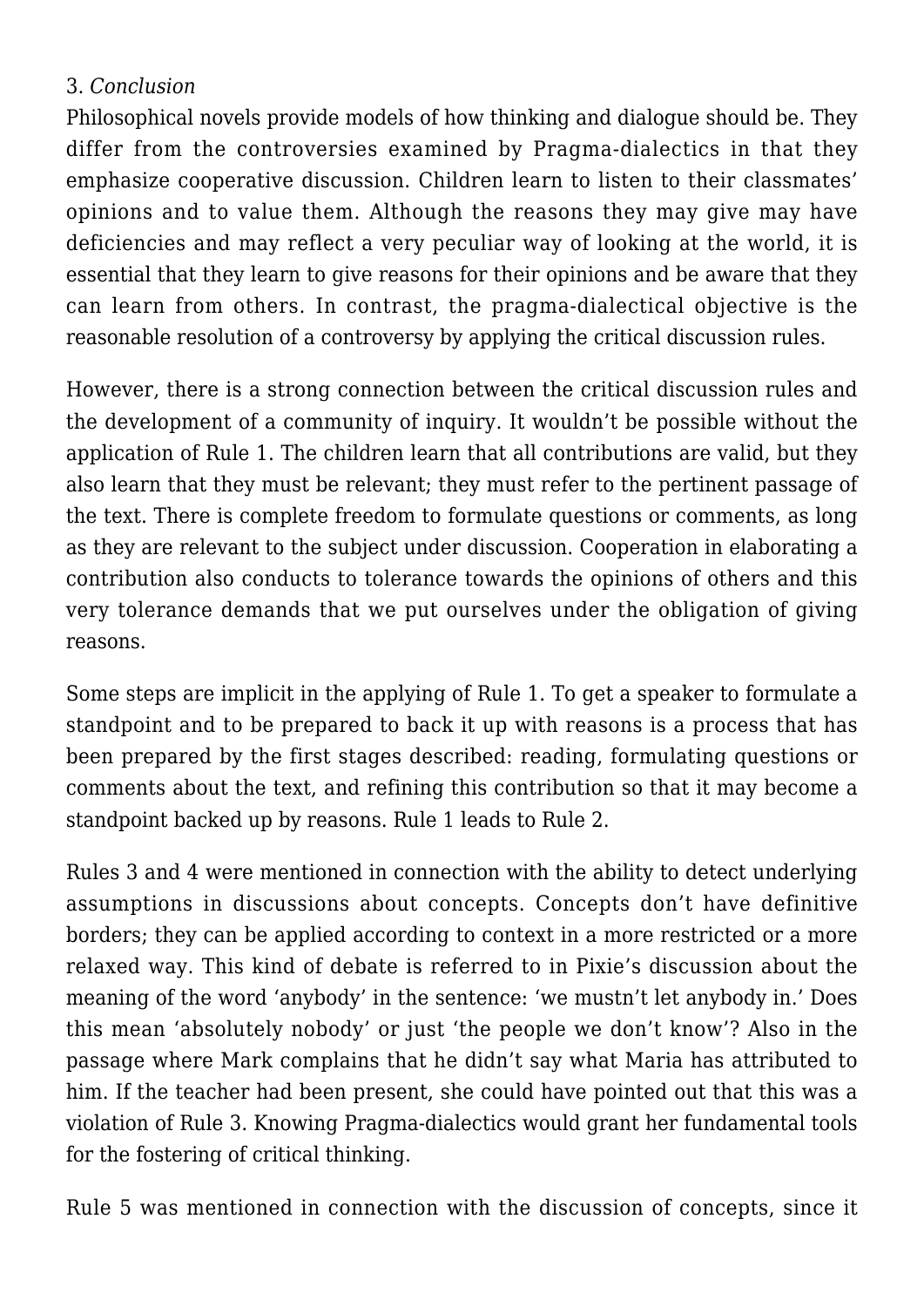relates to the ability for detecting underlying assumptions, but we did not give examples. Anyway the teacher must know well all the rules, so that she can point out the argumentative flaws during the discussion process. The teacher's corrective role will soon be picked up by the students in what is referred to as 'the self correcting ability of the community of inquiry.'

Rules 7 and 8 are amply respected in the process of cooperative learning. Although Maria had incurred in an argumentative error by violating rule 3, she is still able to present an argument by analogy: 'children are not able to run a hospital; therefore, they are not able to run a school'. Learning argumentatively valid forms, albeit in a diffused way, is a fundamental part of learning to think cooperatively. In order to organize this learning, the pragma-dialectical rules and the analytical tools provided are indeed extremely valuable, especially for making explicit unexpressed parts of the argumentation and for evaluating arguments.

Rule 9 is not clearly emphasized in the novels, as was seen in the case of Sebastián. The model of a critical discussion that ends successfully is missing, but this deficiency can be overcome without altering the cooperative spirit of the community of inquiry. On the contrary, a discussion that is successfully resolved emphasizes this cooperative spirit, since it reflects respect for certain rules previously agreed upon.

Rule 10 is amply respected along this learning process. Clarifying the children's contributions, pointing out to language ambiguities, asking the children to be precise or to explain further the meaning of their expressions is something that the teacher of Philosophy for Children is constantly doing since the very early stages of the program.

## References

Eemeren, F. H. van, & Grootendorst, R. (1992). *Argumentation, Communication and Fallacies. A Pragma- Dialectical Perspective.* Hillsdale, New Jersey: Lawrence Erlbaum Associates.

Lipman, M. (1982). *Harry Stottlemeier's Discovery.* New Jersey: First Mountain Foundation for the Institute for the Advancement of Philosophy for Children (IAPC).

Lipman, M. (1982). *Kio and Gus*. New Jersey: First Mountain Foundation for the Institute for the Advancement of Philosophy for Children (IAPC).

Lipman, M. (1982) *Pixie.* New Jersey: Institute for the Advancement of Philosophy